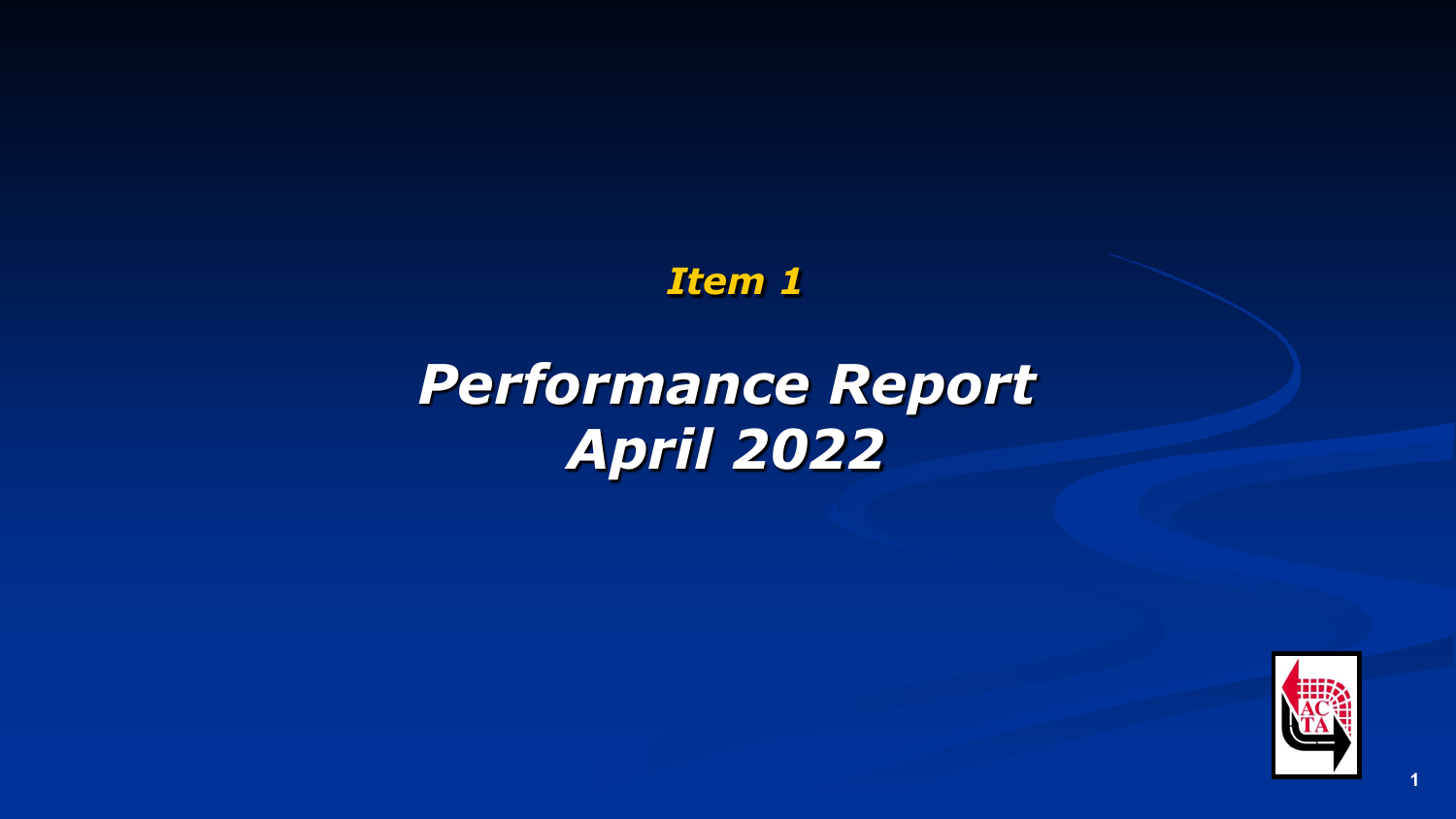## **Port Container Throughput (TEUs) – April 2022**

|                     | <b>POLA</b>   |          | <b>POLB</b>   |          | <b>Combined</b> |          |
|---------------------|---------------|----------|---------------|----------|-----------------|----------|
|                     | <b>Apr-22</b> | %Change* | <b>Apr-22</b> | %Change* | <b>Apr-22</b>   | %Change* |
| <b>Imports</b>      | 456,670       | $-6.8%$  | 400,803       | 9.2%     | 857,473         | $0.0\%$  |
| <b>Exports</b>      | 99,878        | $-12.7%$ | 121,876       | $-1.8%$  | 221,754         | $-7.0%$  |
| <b>Total Loaded</b> | 556,548       | $-7.9%$  | 522,679       | 6.4%     | 1,079,227       | $-1.5%$  |
| <b>Empty</b>        | 330,809       | $-3.4%$  | 298,040       | $16.9\%$ | 628,849         | 5.3%     |
| <b>Total</b>        | 887,357       | $-6.3%$  | 820,719       | 10.0%    | 1,708,076       | 0.9%     |

|                     | <b>YTD</b> | <b>%Change*</b> | <b>YTD</b> | %Change* | <b>YTD</b>         | %Change* |
|---------------------|------------|-----------------|------------|----------|--------------------|----------|
| <b>Imports</b>      | 1,803,146  | $-1.5%$         | 1,607,752  | 6.2%     | $\sqrt{3,410,898}$ | 2.0%     |
| <b>Exports</b>      | 407,285    | $-11.1%$        | 477,056    | $-4.5%$  | 884,341            | $-7.6%$  |
| <b>Total Loaded</b> | 2,210,431  | $-3.4%$         | 2,084,808  | 3.6%     | 4,295,239          | $-0.1%$  |
| <b>Empty</b>        | 1,358,960  | 8.6%            | 1,196,571  | 7.8%     | 2,555,531          | 8.3%     |
| <b>Total</b>        | 3,569,391  | 0.8%            | 3,281,379  | 5.1%     | 6,850,770          | 2.8%     |

\* Relative to same period in CY 2021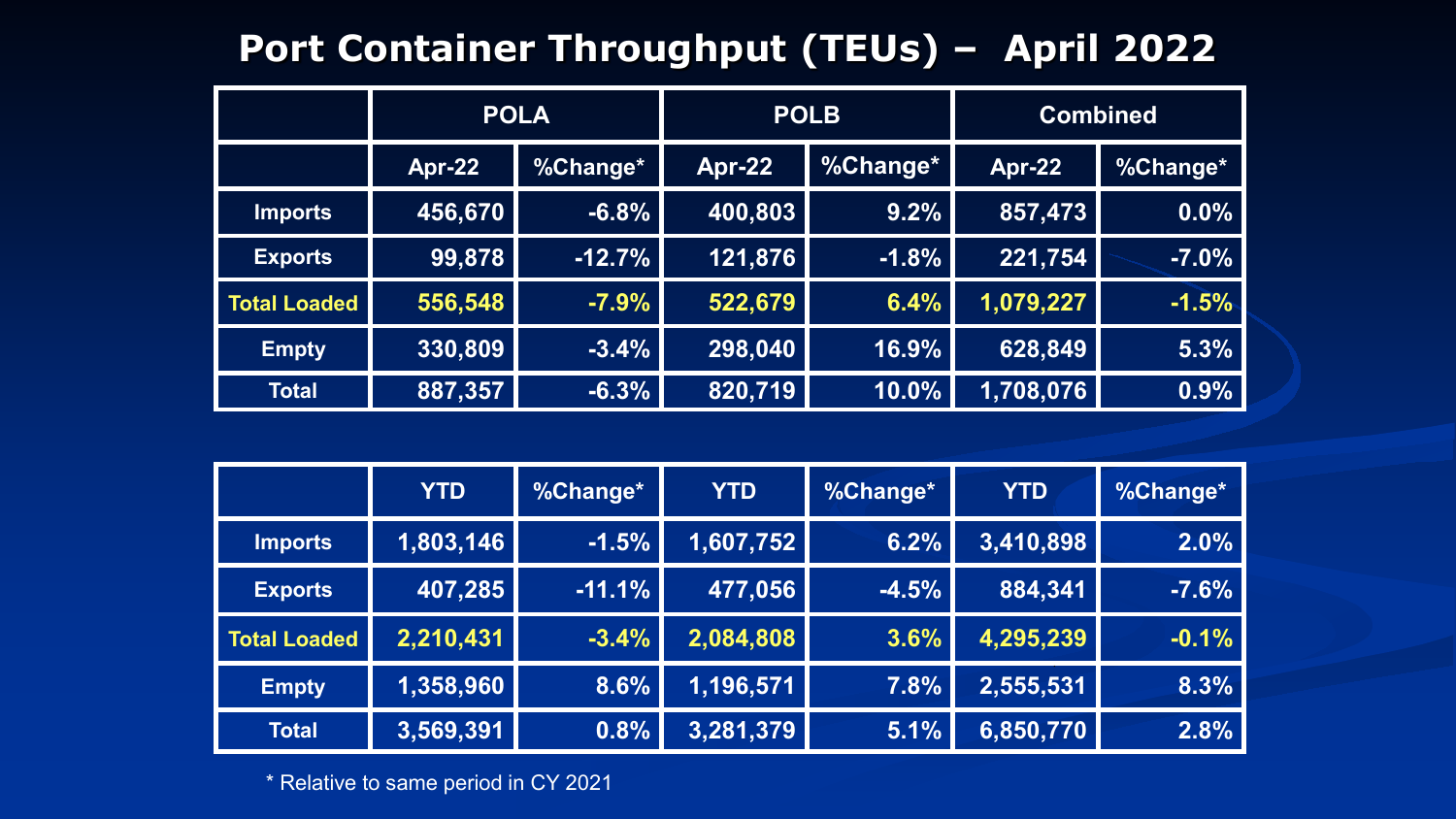## **Performance Comparison April 2022**

|                  | <b>Apr 2022</b> | <b>CY22</b> | <b>FY22</b> |
|------------------|-----------------|-------------|-------------|
| <b>Revenue</b>   | \$8.7 M         | \$30.2 M    | \$76.8 M    |
| Change from 2021 | $-13.8%$        | $-21.6%$    | $-20.5%$    |
| <b>TEU's</b>     | 402,570         | 1,391,207   | 3,713,022   |
| Change from 2021 | $-15.7%$        | $-22.7\%$   | $-16.4%$    |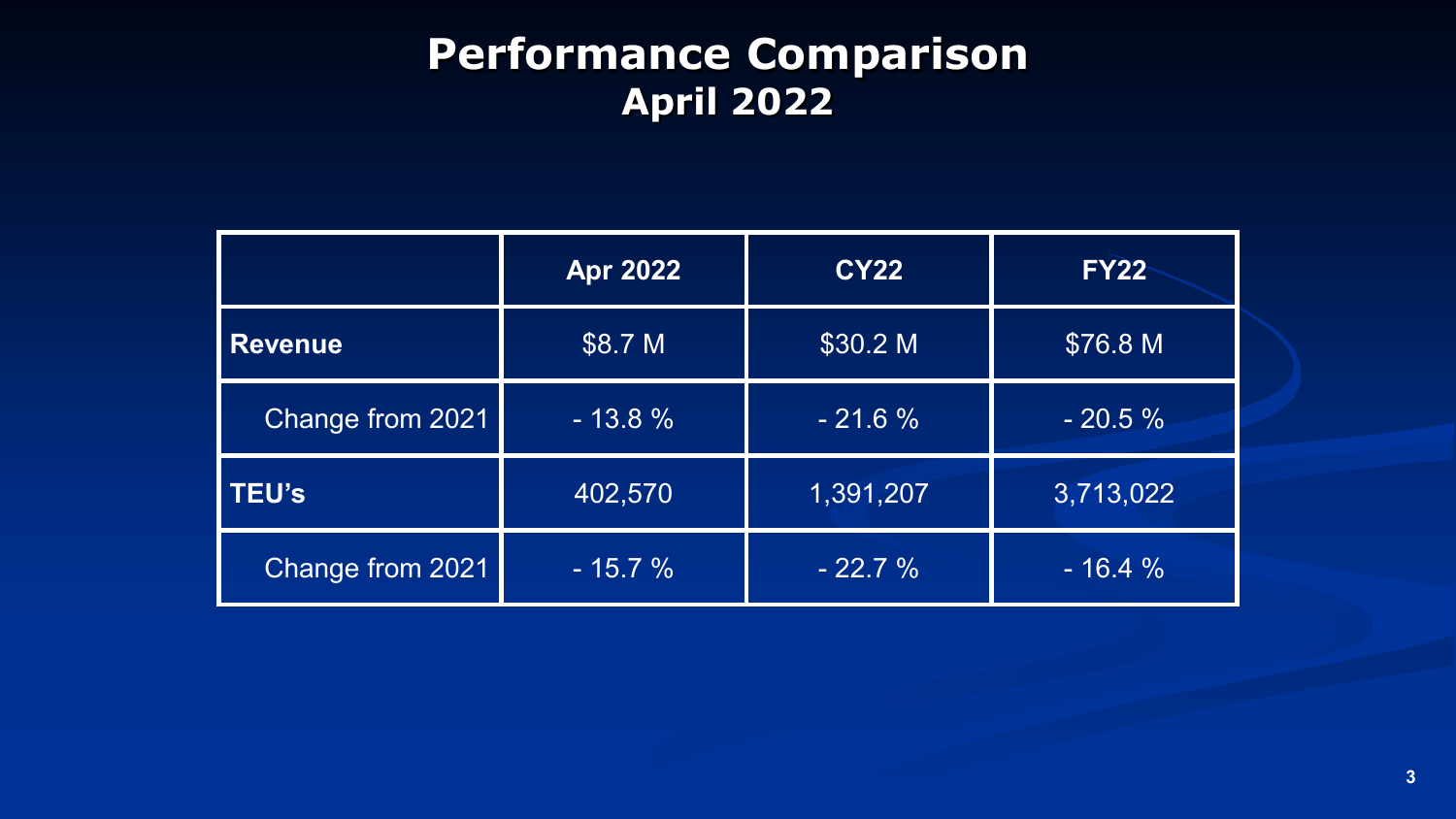### **Corridor Revenue Performance CY2019, CY2020, CY2021 & Apr 2022**

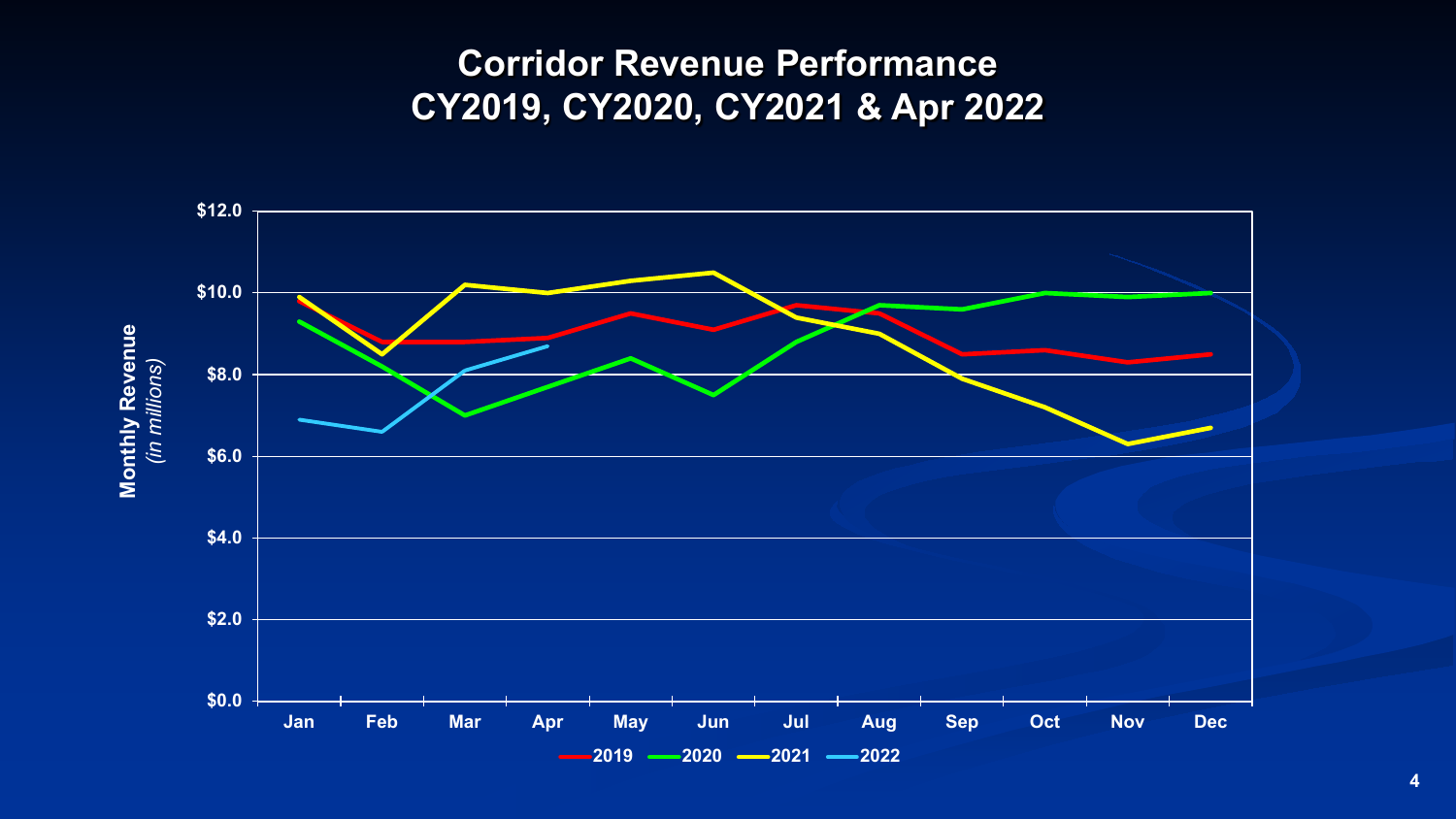### **Port Cargo Mode Split**